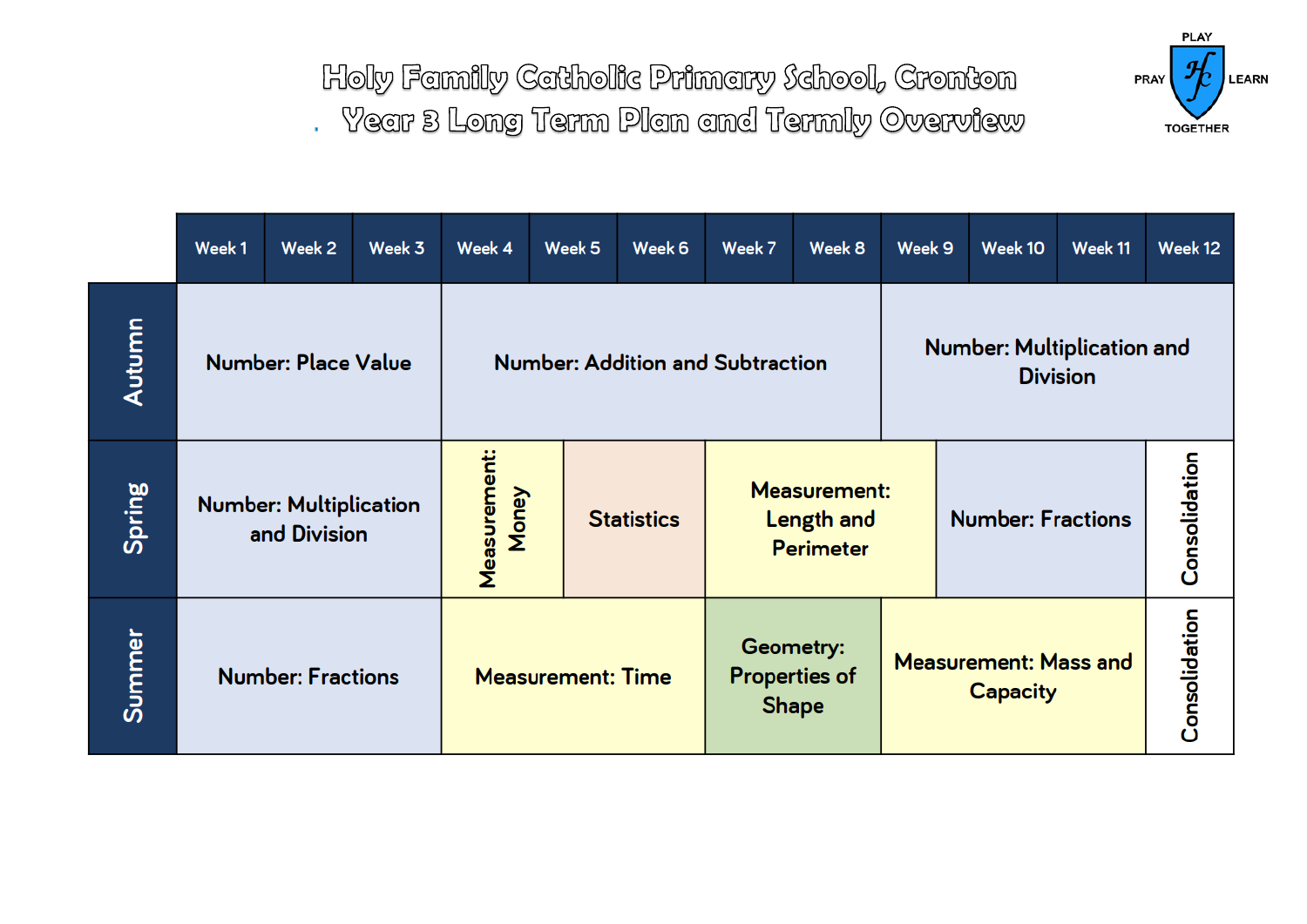

Holy Family Catholic Primary School, Cronton . Year 8 Long Term Plan and Termly Overview

| Year 3 - Autumn Term                                                                                                    |                                                                                                                                                        |                                                                                                                                                                                      |  |  |  |  |
|-------------------------------------------------------------------------------------------------------------------------|--------------------------------------------------------------------------------------------------------------------------------------------------------|--------------------------------------------------------------------------------------------------------------------------------------------------------------------------------------|--|--|--|--|
| <b>Number: Place Value</b>                                                                                              | <b>Number: Addition and Subtraction</b>                                                                                                                | <b>Number: Multiplication and Division</b>                                                                                                                                           |  |  |  |  |
| Identify, represent and estimate numbers<br>using different representations<br>Find 10 or 100 more or less than a given | Add and subtract numbers mentally,<br>including: a three-digit number and ones; a<br>three-digit number and tens; a three-digit<br>number and hundreds | Count from 0 in multiples of 4, 8, 50 and 100<br>Recall and use multiplication and division<br>facts for the 3, 4 and 8 multiplication tables                                        |  |  |  |  |
| number<br>Recognise the place value of each digit in a<br>three-digit number (hundreds, tens, ones)                     | Add and subtract numbers with up to three<br>digits, using formal written methods of<br>columnar addition and subtraction                              | Write and calculate mathematical statements<br>for multiplication and division using the<br>multiplication tables that they know, including<br>for two-digit numbers times one-digit |  |  |  |  |
| Compare and order numbers up to 1000                                                                                    | Estimate the answer to a calculation and use<br>inverse operations to check answers                                                                    | numbers, using mental and progressing to<br>formal written methods                                                                                                                   |  |  |  |  |
| Read and write numbers up to 1000 in<br>numerals and in words                                                           | Solve problems, including missing number<br>problems, using number facts, place value,                                                                 | Solve problems, including missing number<br>problems, involving multiplication and                                                                                                   |  |  |  |  |
| Solve number problems and practical<br>problems involving these ideas.                                                  | and more complex addition and subtraction.                                                                                                             | division, including positive integer scaling<br>problems and correspondence problems in<br>which n objects are connected to m objects.                                               |  |  |  |  |
| Count from 0 in multiples of 4, 8, 50 and 100                                                                           |                                                                                                                                                        |                                                                                                                                                                                      |  |  |  |  |
|                                                                                                                         |                                                                                                                                                        |                                                                                                                                                                                      |  |  |  |  |
|                                                                                                                         |                                                                                                                                                        |                                                                                                                                                                                      |  |  |  |  |
|                                                                                                                         |                                                                                                                                                        |                                                                                                                                                                                      |  |  |  |  |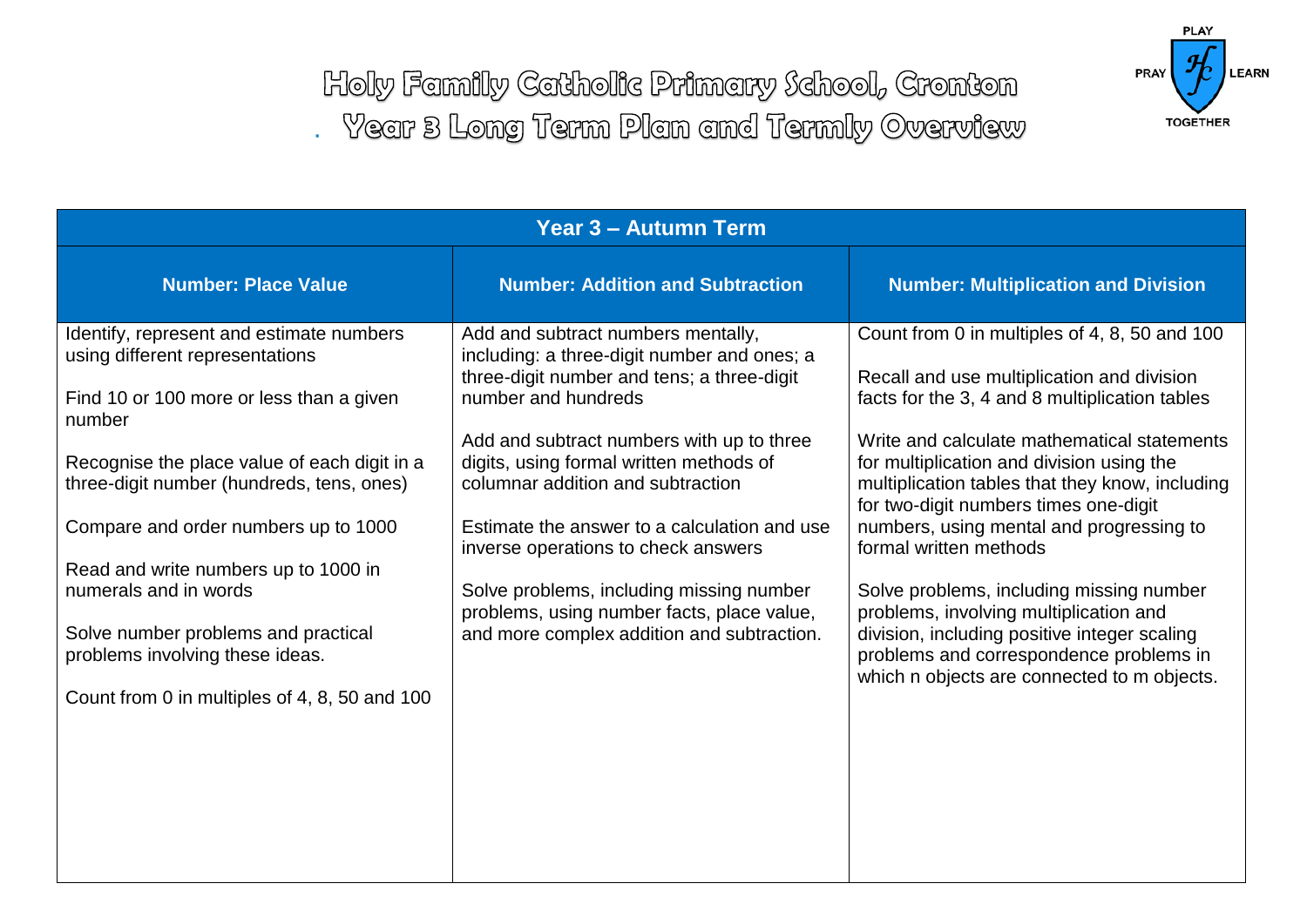

Holy Family Catholic Primary School, Cronton . Year 8 Long Term Plan and Termly Overview

| <b>Year 3 - Spring Term</b>                                                                                                                                                                                                                                                                                                                                                                                                                                                                                                                                                                                              |                                                                                                                |                                                                                                                                                                                                                                                                           |                                                                                                                                                      |                                                                                                                                                                                                                                                                                                                                                                                                                                                                                                         |  |  |
|--------------------------------------------------------------------------------------------------------------------------------------------------------------------------------------------------------------------------------------------------------------------------------------------------------------------------------------------------------------------------------------------------------------------------------------------------------------------------------------------------------------------------------------------------------------------------------------------------------------------------|----------------------------------------------------------------------------------------------------------------|---------------------------------------------------------------------------------------------------------------------------------------------------------------------------------------------------------------------------------------------------------------------------|------------------------------------------------------------------------------------------------------------------------------------------------------|---------------------------------------------------------------------------------------------------------------------------------------------------------------------------------------------------------------------------------------------------------------------------------------------------------------------------------------------------------------------------------------------------------------------------------------------------------------------------------------------------------|--|--|
| <b>Number: Multiplication</b><br>and Division                                                                                                                                                                                                                                                                                                                                                                                                                                                                                                                                                                            | <b>Measurement: Money</b>                                                                                      | <b>Statistics</b>                                                                                                                                                                                                                                                         | <b>Measurement: Length</b><br>and Perimeter                                                                                                          | <b>Number: Fractions</b>                                                                                                                                                                                                                                                                                                                                                                                                                                                                                |  |  |
| Recall and use<br>multiplication and division<br>facts for the 3, 4 and 8<br>multiplication tables<br>Write and calculate<br>mathematical statements<br>for multiplication and<br>division using the<br>multiplication tables that<br>they know, including for<br>two-digit numbers times<br>one-digit numbers, using<br>mental and progressing to<br>formal written methods<br>Solve problems, including<br>missing number problems,<br>involving multiplication<br>and division, including<br>positive integer scaling<br>problems and<br>correspondence problems<br>in which n objects are<br>connected to m objects. | Add and subtract amounts<br>of money to give change,<br>using both £ and p in<br>practical contexts<br>measure | Interpret and present data<br>using bar charts,<br>pictograms and tables<br>Solve one-step and two-<br>step questions [for<br>example, 'How many<br>more?' and 'How many<br>fewer?'] using information<br>presented in scaled bar<br>charts and pictograms<br>and tables. | Measure, compare, add<br>and subtract: lengths<br>(m/cm/mm); mass (kg/g);<br>volume/capacity (I/ml)<br>Measure the perimeter of<br>simple 2-D shapes | Count up and down in<br>tenths; recognise that<br>tenths arise from dividing<br>an object into 10 equal<br>parts and in dividing one-<br>digit numbers or quantities<br>by $10$<br>Recognise and use<br>fractions as numbers: unit<br>fractions and non-unit<br>fractions with small<br>denominators<br>Recognise, find and write<br>fractions of a discrete set<br>of objects: unit fractions<br>and non-unit fractions with<br>small denominators<br>Solve problems that<br>involve all of the above. |  |  |